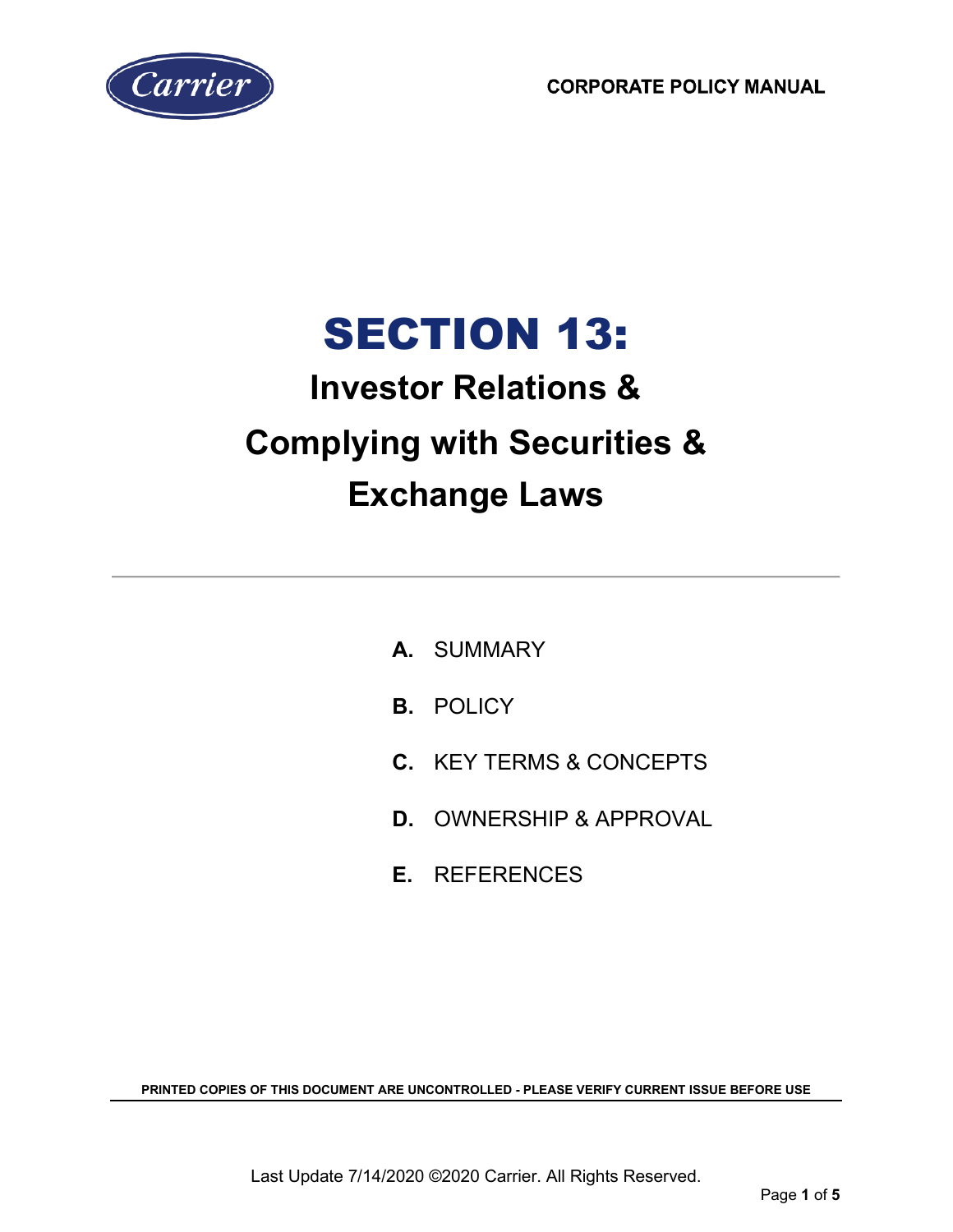

## **A. SUMMARY**

The securities and exchange laws of the United States, U.S. states, and other jurisdictions are designed to promote informed decision-making by the investing public by requiring full and fair disclosure of information about securities and the companies that issue them. These laws also support transparent and efficient securities markets and public confidence in them by prohibiting certain deceptive and manipulative practices such as deliberately misleading, fraudulent, or selective disclosures, insider trading, and other misuses of material non-public information. As an ethical company and an issuer of securities, Carrier is fully committed to these goals. Carrier, its directors, officers, and employees shall therefore comply at all times with the letter and spirit of applicable securities and exchange laws as well as this policy and associated procedures and guidelines.

## **B. POLICY**

**A. Safeguarding and Preventing Misuse of Material Non-Public Information** Carrier officers and employees shall be afforded access to Material Non-Public Information solely on a strict need-to-know basis and shall safeguard such information. Disclosures of Material Non-Public Information shall be made solely by designated Carrier personnel and as authorized in accordance with this Policy. (See Procedures & Guidelines 13A – Safeguarding and Preventing Misuse of Material Non-Public Information)

#### **B. Preventing Insider and Other Prohibited Securities Trading Practices**

Carrier directors, officers, and employees shall not trade securities on the basis of Material Non-Public Information (i.e., "insider trading") or disclose (i.e., "tip") Material Non-Public Information to others who may do so, and must refrain from other prohibited securities trading practices (e.g., short sales, pledging, put/call, hedging). Carrier directors and other Section 16 insiders must also strictly comply with the trading, preclearance, and reporting requirements of applicable securities laws and this Policy. (See Procedures & Guidelines 13B – Preventing Insider and Other Prohibited Securities Trading Practices)

**C. Investor Relations and Preventing Selective Disclosures (Regulation FD Compliance)**

Carrier shall limit communications with securities industry professionals to authorized spokespersons, and ensure that communications are duly authorized and disclosures of Carrier Material Non-Public Information are made by way of widely disseminated public releases in compliance with Regulation FD. (See Procedures & Guidelines 13C – Investor Relations and Preventing Selective Disclosures (Regulation FD Compliance)

#### **D. Ensuring Compliant Disclosure and Reporting to Investors (Disclosure Controls and Procedures)**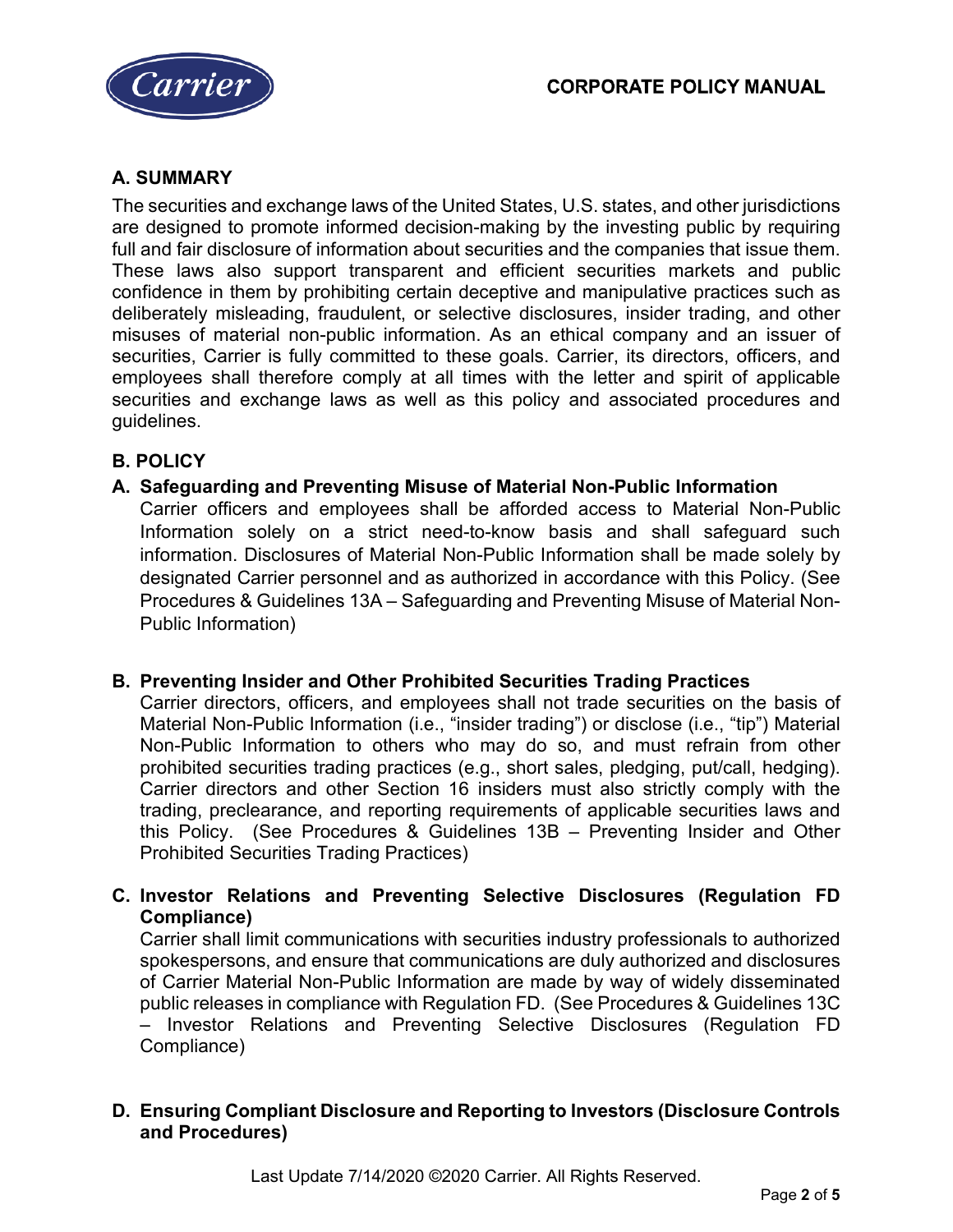

Carrier disclosures to the investing public shall be accurate, complete, and fairly present in all material respects Carrier's actual financial and operating condition and otherwise fully comply with applicable securities and exchange laws. Carrier shall maintain controls and procedures to provide its principal officers and senior management access and opportunity to review such information as is necessary to ensure that Carrier disclosures, reports, and related certifications required under the securities and exchange laws are based on appropriate due diligence, are timely, and meet the foregoing accuracy, completeness, and representation standard. (See Procedures & Guidelines 13D – Ensuring Compliant Disclosure and Reporting to Investors (Disclosure Controls and Procedures)

## **C. KEY TERMS AND CONCEPTS**

**Material Information** is information in any form, whether positive or negative, that a reasonable investor would likely consider important in deciding whether to buy, hold, or sell a Security, or that would have an effect on the market value of a Security, or that would alter the "total mix" of information available in the marketplace with regard to a Security and its issuing company. The term includes information related to and potentially impacting Carrier and Carrier Securities as well as information related to and potentially impacting another public company and Securities it issues. There is no bright-line standard for determining whether information is Material Information; rather the determination is based on an assessment of all facts and circumstances, and it is often evaluated by enforcement authorities with full benefit of hindsight. The following is an illustrative but not exhaustive or definitive list of information about a public company or its reporting segments that could be deemed "Material Information":

- **Information regarding previously undisclosed past or prospective financial results at** the public company-level or a financial reporting segment-level, including information communicated expressly, or indirectly or couched as "guidance" or "outlook" as to whether earnings or other financial measures are expected to be higher, lower or even the same as the amounts or range that the public company or financial analysts may have been forecasting;
- Projections of future revenues, cash flow, earnings, losses, charges, reserves or impairments at the public company-level or a financial reporting segment-level;
- Information regarding a pending or proposed tender offer, or joint venture, merger, acquisition, divestiture, or similar transaction other than in the ordinary course;
- Information regarding the proposed or contemplated disposition of a reporting segment or sale of assets or restructuring other than in the ordinary course;
- Significant costs associated with exit or divestiture activities;
- Significant borrowings, off-balance sheet obligations, or other financing transactions that are not in the ordinary course, or events that significantly accelerate or increase obligations thereunder;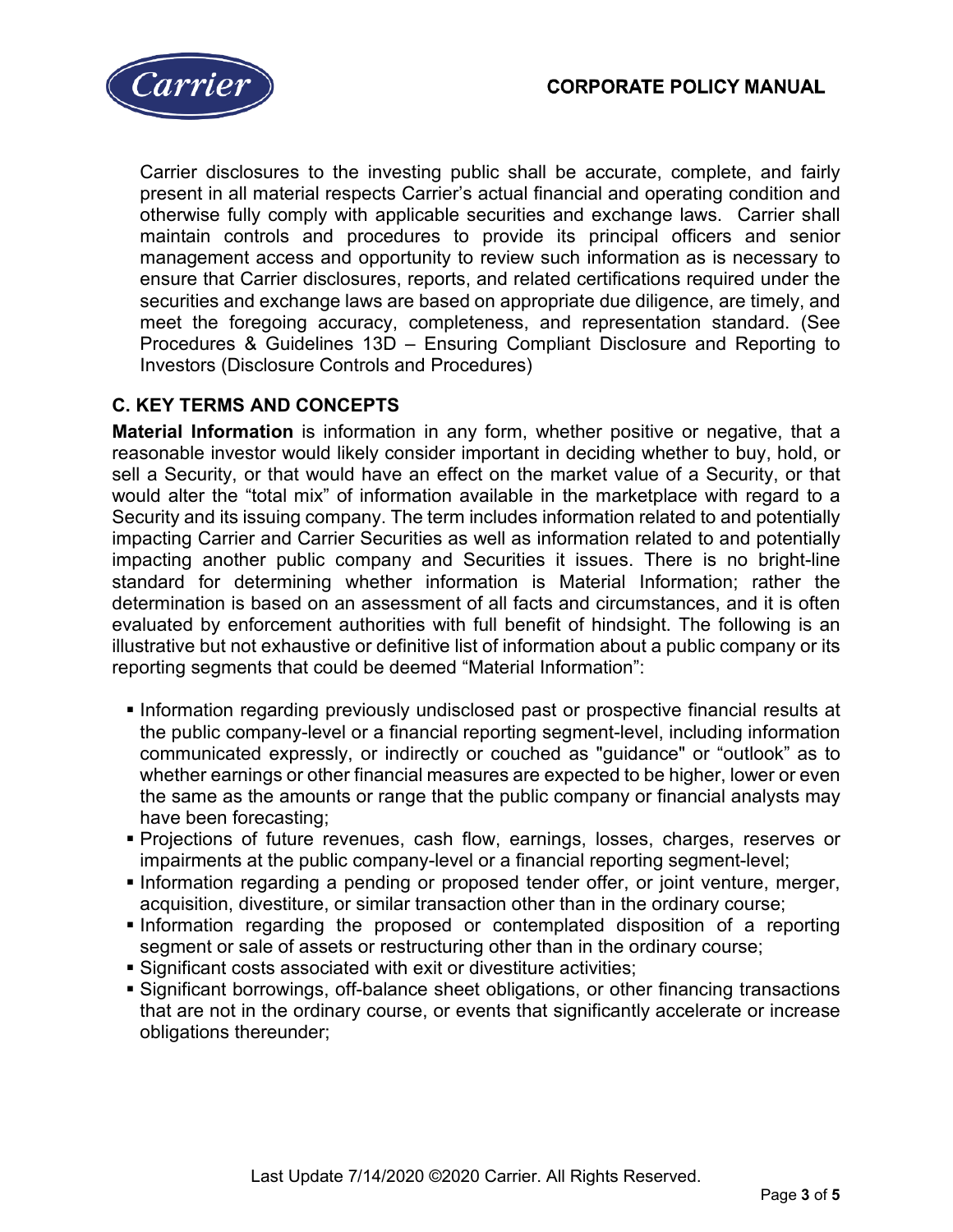

- Events relating to Securities (e.g., stock splits, stock dividends, changes in dividend policies, offerings, issuances, calls, redemptions, repurchases, unregistered sale, changes to rights of security holders, defaults on senior securities, suspension in trading, including under employee benefits plans, de-listing, failure to comply with listing requirements, etc.);
- Possible changes in control of a significant entity;
- Proposed or pending changes in the board of directors, senior management or auditors;
- Determination that company financial statements or related audit reports can no longer be relied upon or must be restated;
- Significant new products or discoveries or significant events related to development, performance, or customer acceptance of new products;
- Significant transactions or negotiations with a current or potential customer or supplier or possible gain or loss of a substantial customer or supplier;
- Entry into or modification or termination of significant agreements other than in the ordinary course;
- Significant potential or contingent losses or gains, including but not limited to the existence of or anticipated impact of pending, threatened or contemplated legal proceedings, investigations or claims;
- **Impending bankruptcy, receivership, or financial solvency or liquidity problems; or**
- Non-Public Information obtained from government officials regarding government action or inaction (e.g., regulatory approvals or denials, changes in laws or regulations) having significant impact on a company.

**Non-Public Information** is information that has not been disclosed to the general public by means of a widely disseminated communication. Do not assume that information has effectively become "public information" merely due to issuance of a press release, its presence on Carrier's or another website or appearance on a news service. While the amount of time that must pass for information to be considered "public information" and fully incorporated in the prevailing price for the relevant Security varies depending on the circumstances, in the case of a large public company like Carrier that is widely followed by analysts and media, it is generally reasonable to assume that information has become "public information" 24 hours after release of that information by Carrier in a widely disseminated external press release, widely accessible web cast that was announced in advance by press release, or in a report filed with the Securities and Exchange Commission (the "SEC").

**Securities i**ncludes equity securities such as stock (of any class, common or preferred), derivatives such as stock options, warrants, stock appreciation rights (SARs), performance stock units (PSUs), restricted stock units (RSUs), put or call options, forwards, futures, and swaps, and debt securities such as bonds, and convertible debentures.